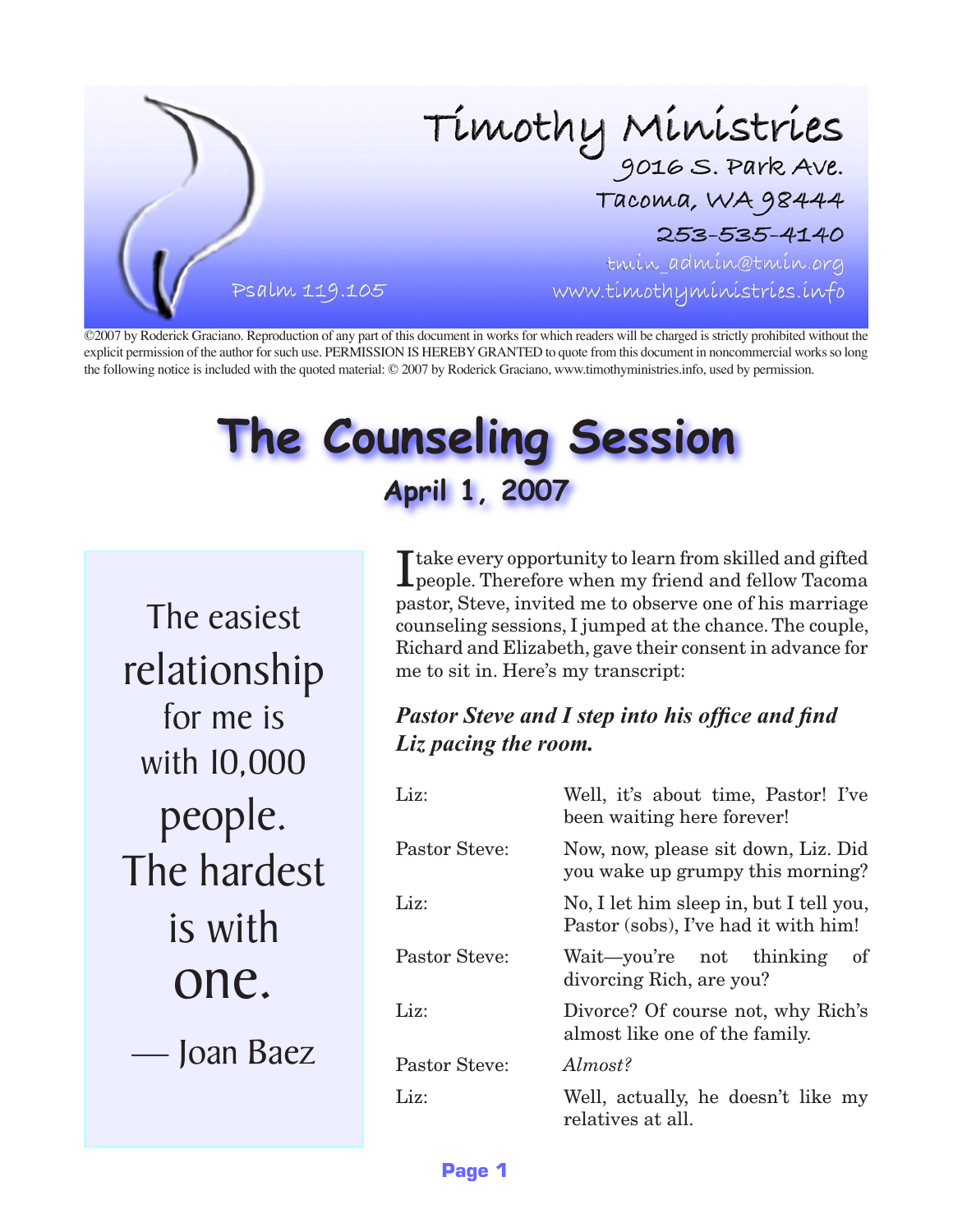# **The Counseling Session**

| Pastor Steve: | Have you talked to him about it?                                                                                                                |
|---------------|-------------------------------------------------------------------------------------------------------------------------------------------------|
| Liz:          | Yes, and he said, "Honey, that's not true; I like your mother-in-law better<br>than I like mine."                                               |
| Pastor Steve: | Come on, Liz, you talk as if Rich were a total jerk.                                                                                            |
| Liz:          | Pastor, the only time my husband ever brought a ray of sunshine into my<br>life was when he slammed the door and the venetian blinds fell down. |
| Pastor Steve: | Well, you certainly thought Rich was Mr. Right when you first met him.                                                                          |
| Liz:          | Yeah, but when I first met "Mr. Right" I didn't know that his first name<br>was "Always."                                                       |

# *Richard arrives, smiling sheepishly.*

| Well, Rich, I'm glad you could join us. Do you understand why we're<br>meeting today?                                                                                |
|----------------------------------------------------------------------------------------------------------------------------------------------------------------------|
| Yeah, what's-her-name here doesn't think I pay her enough attention.                                                                                                 |
| Well, I think I can see where part of the trouble is                                                                                                                 |
| Pastor, you told me that when I got married I'd be at the end of my<br>troubles.                                                                                     |
| Well — ha, ha! — that's true, but I didn't say which end.                                                                                                            |
| Pastor!                                                                                                                                                              |
| Pastor, Liz's just upset because our house got burgled while we were at<br>work yesterday, and the perpetrators made a shambles of the place.                        |
| Oh, no! Which of you arrived home first and discovered the crime?                                                                                                    |
| I got home first, Pastor, but I just thought Rich had been looking for a<br>clean pair of socks.                                                                     |
| I hope you didn't lose anything too valuable. Have your finances been<br>okay?                                                                                       |
| Ha! They could be if Rich wasn't always skipping work to play golf. Just<br>Wednesday he announced to me at the breakfast table that he had the<br>morning off again |
| Golf was the furthest thing from my mind                                                                                                                             |
| Right, then why did you say, "Please pass the putter"?                                                                                                               |
| [Speaking under his breath] Golf can be therapeutic.                                                                                                                 |
| Hmm?                                                                                                                                                                 |
| So, Liz, you work outside the home?                                                                                                                                  |
| Yes, but my labor organization just went on strike.                                                                                                                  |
| Just like marriage, you know, another union defying management.                                                                                                      |
|                                                                                                                                                                      |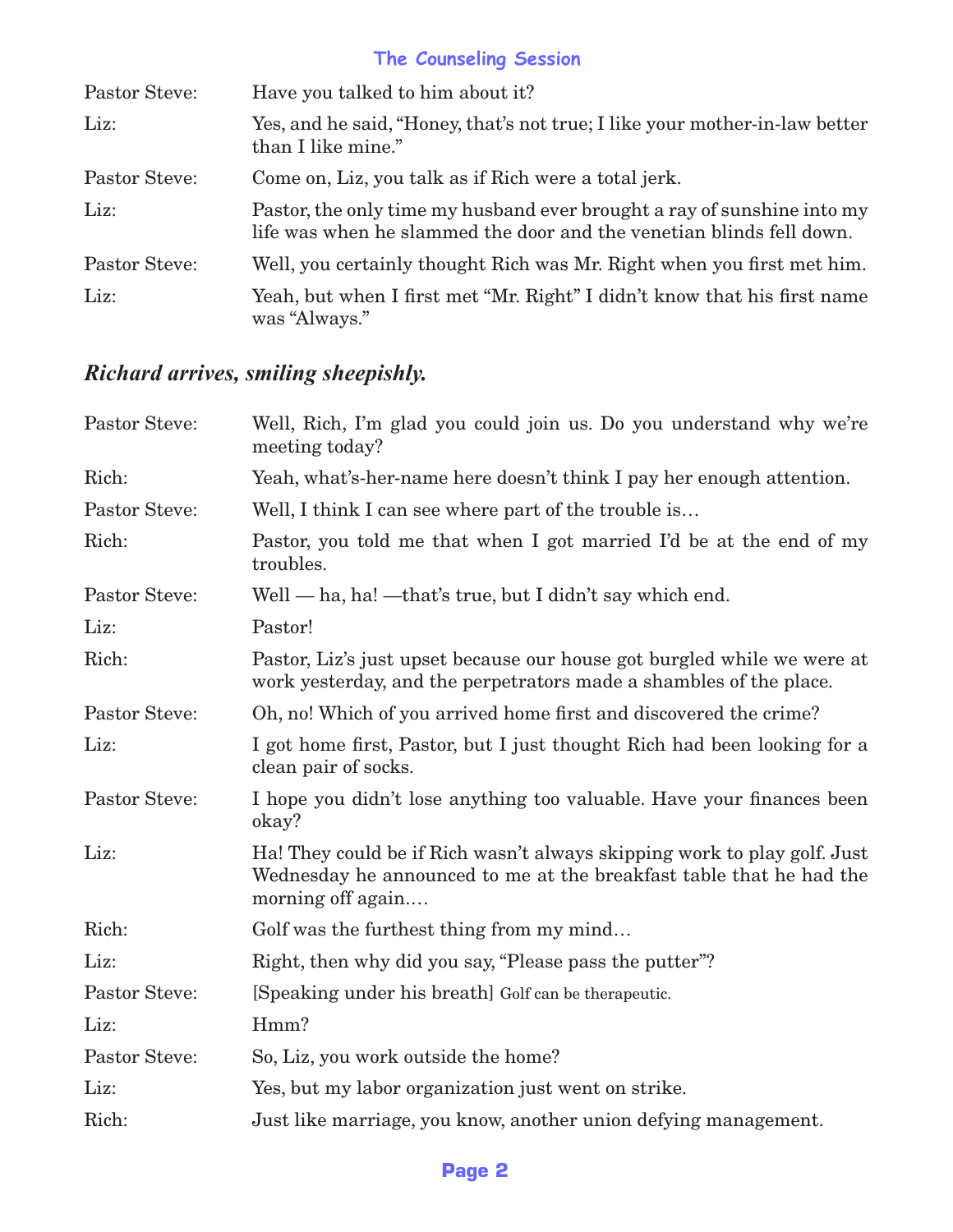## **The Counseling Session**

| Liz:                 | Rich, would you stop! I'm looking for another job                                                                                            |
|----------------------|----------------------------------------------------------------------------------------------------------------------------------------------|
| Rich:                | How about a job in earthquake prediction; you can find a fault quicker<br>than anyone I know!                                                |
| Pastor Steve:        | Now, now! Have you two always been this unhappy?                                                                                             |
| Rich:                | I'll have you know we've been happily married for five years.                                                                                |
| Liz:                 | [Sobbing] but we've been married for ten!                                                                                                    |
| <b>Pastor Steve:</b> | What? Now look, how long have you two known each other?                                                                                      |
| Liz:                 | I've known Rich as a man, as an adolescent and as a child. Sometimes all<br>in the same day.                                                 |
| Rich:                | Ah, maybe it is time to throw in the towel.                                                                                                  |
| Pastor Steve:        | Please don't talk like that. Marriage is a fine institution and                                                                              |
| Rich:                | Pastor, who wants to live in an <i>institution</i> ?                                                                                         |
| <b>Pastor Steve:</b> | [In exasperation] Well, I can see the honeymoon is certainly over                                                                            |
| Liz:                 | The honeymoon was over when he stopped helping me with the<br>dishes                                                                         |
| Rich:                | and I started doing them all by myself                                                                                                       |
| Liz:                 | I beg your pardon! Hosing off the dishes on the back lawn is not my idea<br>of                                                               |
| Rich:                | See, Pastor, I get a good idea and she doesn't even want to hear my point<br>of view.                                                        |
| <b>Pastor Steve:</b> | Oh, I'm sure Liz wants to hear what you think.                                                                                               |
| Rich:                | Nah, I don't think so. Cosby was right: "Women don't want to hear what<br>you think. Women want to hear what they think, in a deeper voice." |
| Liz:                 | Richard, you really don't care about me do you!                                                                                              |
| Rich:                | Hey, come on, didn't I get excited when you suggested we renew our<br>wedding vows?                                                          |
| Liz:                 | You only got excited because you thought they'd expired! Oh, I wish I<br>could have been Eve!                                                |
| Pastor Steve:        | Why's that?                                                                                                                                  |
| Liz:                 | Because she never had to hear about how well Adam's mother cooked.                                                                           |
| Rich:                | Yeah, and Adam never had to hear about all the other men she could<br>have married!                                                          |
| Pastor Steve:        | Now, Rich and Liz, you know that when two people marry they become<br>one                                                                    |
| Rich:                | Sure, our trouble started when we tried to decide <i>which</i> one.                                                                          |
| Pastor Steve:        | now look, I need to ask you some personal questions; how has your<br>level of intimacy been lately?                                          |